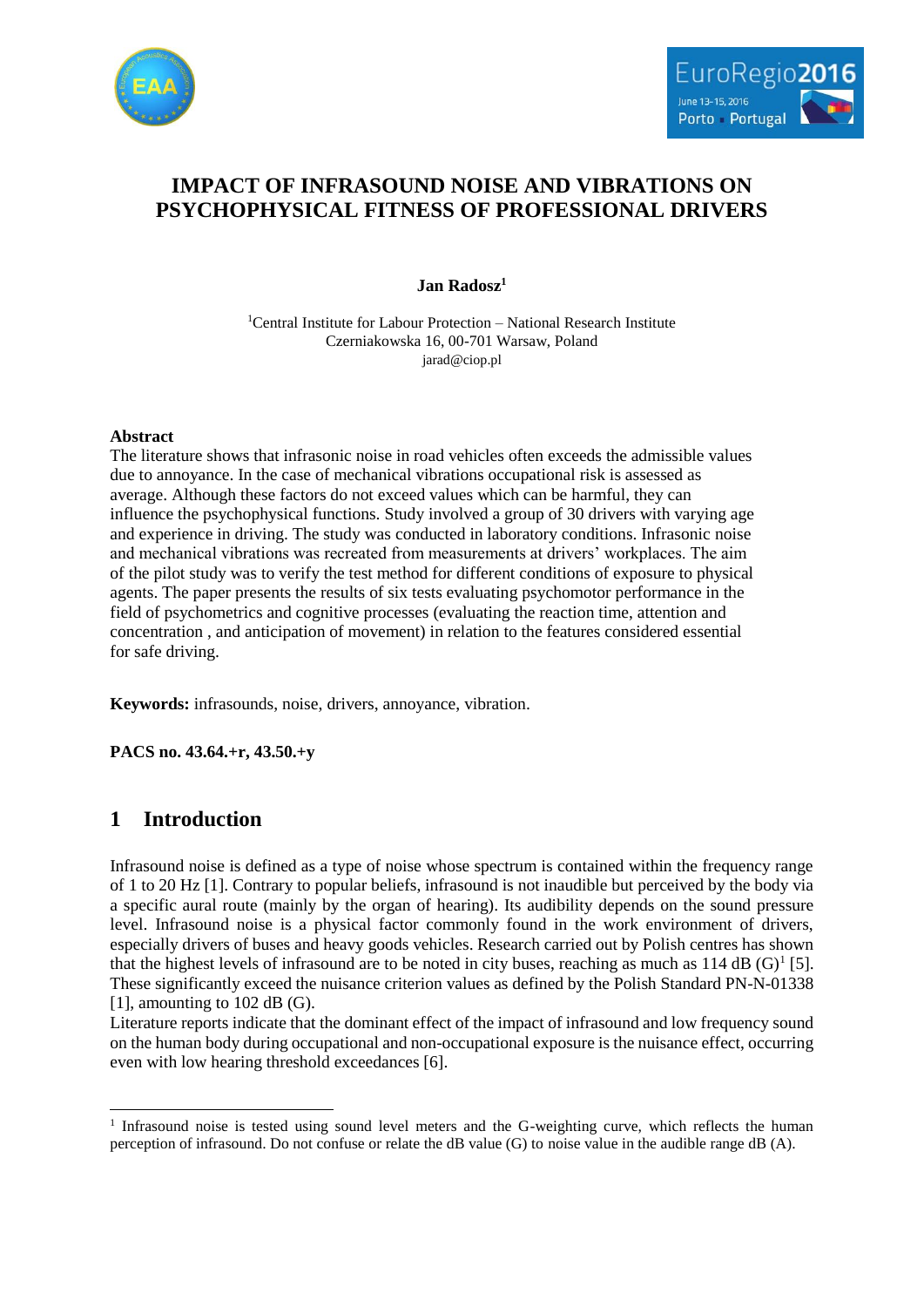

The effects of noise with a frequency of 16 Hz at a level of 10 dB above the hearing threshold were observed by Landström and Byström [4]. Exposure to noise caused fatigue and disturbance in wakefulness. Similar results were obtained by Yamazaki and Tokita [5]. According to them, infrasound causes fatigue, depression, stress and sleepiness. Other studies by Danielsson and Landström [6] demonstrate the effect of sounds with frequencies of 6, 12 and 16 Hz and levels of, respectively, 95, 110 and 125 dB on the circulatory system. Systolic blood pressure increase and diastolic blood pressure decrease with no change in the pulse rate have been demonstrated. The biggest symptoms were observed for the frequency of 16 Hz and these symptoms were intensified under the influence of increasing sound level and completely disappeared after cessation of exposure. Studies show that the symptoms discussed are transient and reversible following removal of the infrasound source. When the sound pressure levels exceed 140–150 dB, infrasound can cause permanent, damaging changes to the body [7]. Resonance of structures of internal body organs may occur.

Excessive long-term exposure to infrasound and low-frequency sound of high intensity (with levels above 90–110 dB) can cause many ailments, including abnormal functioning of nervous, circulatory, respiratory and digestive systems, which is referred to by some researchers as vibroacoustic disease (VAD) [8].

Some studies suggest that infrasound with a frequency of 2 to 20 Hz and a sound pressure level of 115– 120 dB can extend response time by 30 to 40% and contribute to the emergence of symptoms of sleepiness [9, 10, 11, 12]. Therefore CIOP-PIB has undertaken research aimed at assessing the impact of infrasound noise on psychomotor performance of city bus drivers. The article presents results of tests in which 5 psychological tests were used to assess psychophysical fitness with respect to psychomotor performance and cognitive processes in relation to certain features considered essential for safe driving.

## **2 Measurement of infrasound noise in city buses**

The purpose of infrasound noise measurements was to record infrasound noise levels and spectrum under real operating conditions of city buses and recreate the noise in a laboratory environment. The measurements were carried out in accordance with the PN-N-01338 standard [1]. Class 1 measuring equipment was used (SVAN 945A sound level meter). The measuring points were in the driver's cab. The duration of each measurement was approx. 30 min. during regular service travel with passengers.

Figure 1 shows the results of equivalent G-weighted and A-weighted sound level during travel. Equivalent G-weighted sound levels ranged from 103.8 dB to 111.2 dB and depended both on the type of vehicle and the road surface on which the vehicle moved.

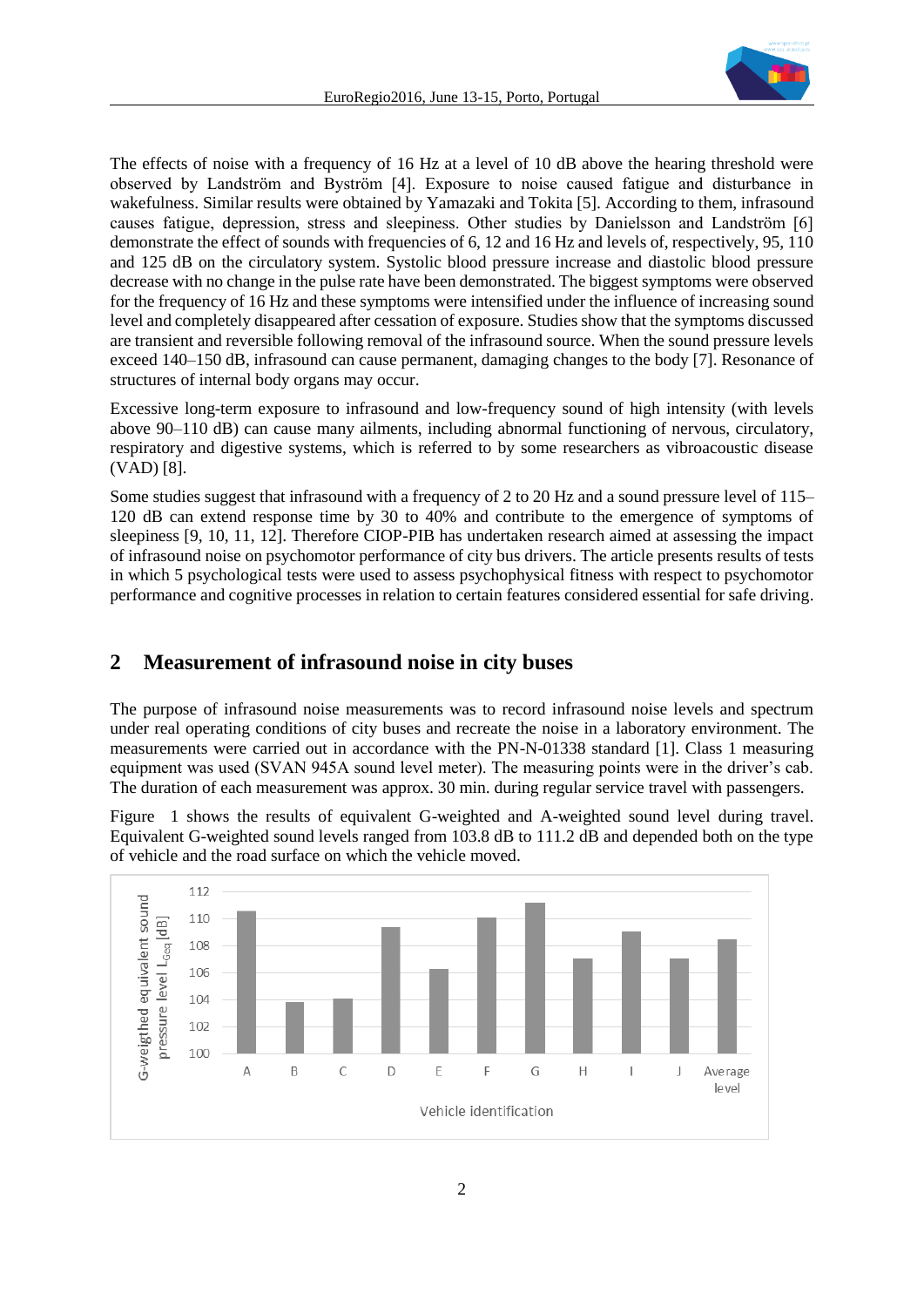

Figure 1 – Results of equivalent G-weighted and A-weighted sound level during travel

### **3 Test method and test stand**

The purpose of the test was to assess the impact of infrasound noise on psychophysical fitness of city bus drivers. The following 5 psychological tests were used to assess psychophysical fitness:

I. Response to road event test (pedestrians, cyclists or animals suddenly entering the road) during simulated driving (STD Simulator) – the task of the tested person was to stop the vehicle when an event occurs. The test involved 6 travels lasting approx. 10 minutes. Test results were evaluated with the use of average response time to an event for all the travels combined.

II. Simple response time to light test  $(RT-L)$  – the task of person tested was to press the appropriate pedal when the tester light switches on. Average response time was used to evaluate test results. The test lasted 8 minutes.

III. Simple response time to sound test (RT-L) – the task of person tested was to press the appropriate pedal when a tester sound is activated. Average response time was used to evaluate test results. The test lasted 8 minutes.

IV. Attention and concentration test (COG) – the task of the person tested was to observe and compare changing pairs of figures. Average time needed to correctly reject pairs of (non-compatible) figures was used for evaluation of test results. The test lasted 10 minutes.

V. Time and motion anticipation test (ZBA) – the task of the person tested was to observe a ball moving on the screen and predict the time after which the ball reaches a specified location once it disappears. Average deviation time from the actual moment of the moving ball reaching the specified location was used for evaluation of test results. The test lasted 10 minutes.

These tested performance items are directly related to a driver's safe driving behaviour in traffic, because they impact the assessment of a traffic situation, the ability to take decisions appropriate for the situation as well as efficient and safe execution of manoeuvres.

Preparatory and introductory activities lasted approx. 30 minutes. The total test duration was approx. 2- 2,5 hour for each of the two variants of exposure to infrasound noise (without any noise and with noise).

A test stand was developed and built for these tests, including a seat with a steering wheel and pedals, a projector and screen with a width of 2.2 m, sources of infrasound noise with amplifiers, B&K PULSE 3650C measurement system, Rigol DG2041A signal generator, MCZR/ATB 1.0 response time meter and computer software used for testing (Vienna Test System, SDT Simulator).

Infrasound noise occurring in real conditions of city bus driving was recreated in the laboratory environment to achieve a similar average level – 108 dB (G).

The test was carried out with the participation of 30 drivers aged 30–40, holding a driver's license for at least 5 years.

The following statistical tests were used for the analysis of results:

- Kruskal-Wallis test to compare the distribution of variables,
- Student's t-test for dependent samples to compare averages,
- Wilcoxon signed-rank test for paired observations to verify the equality of medians.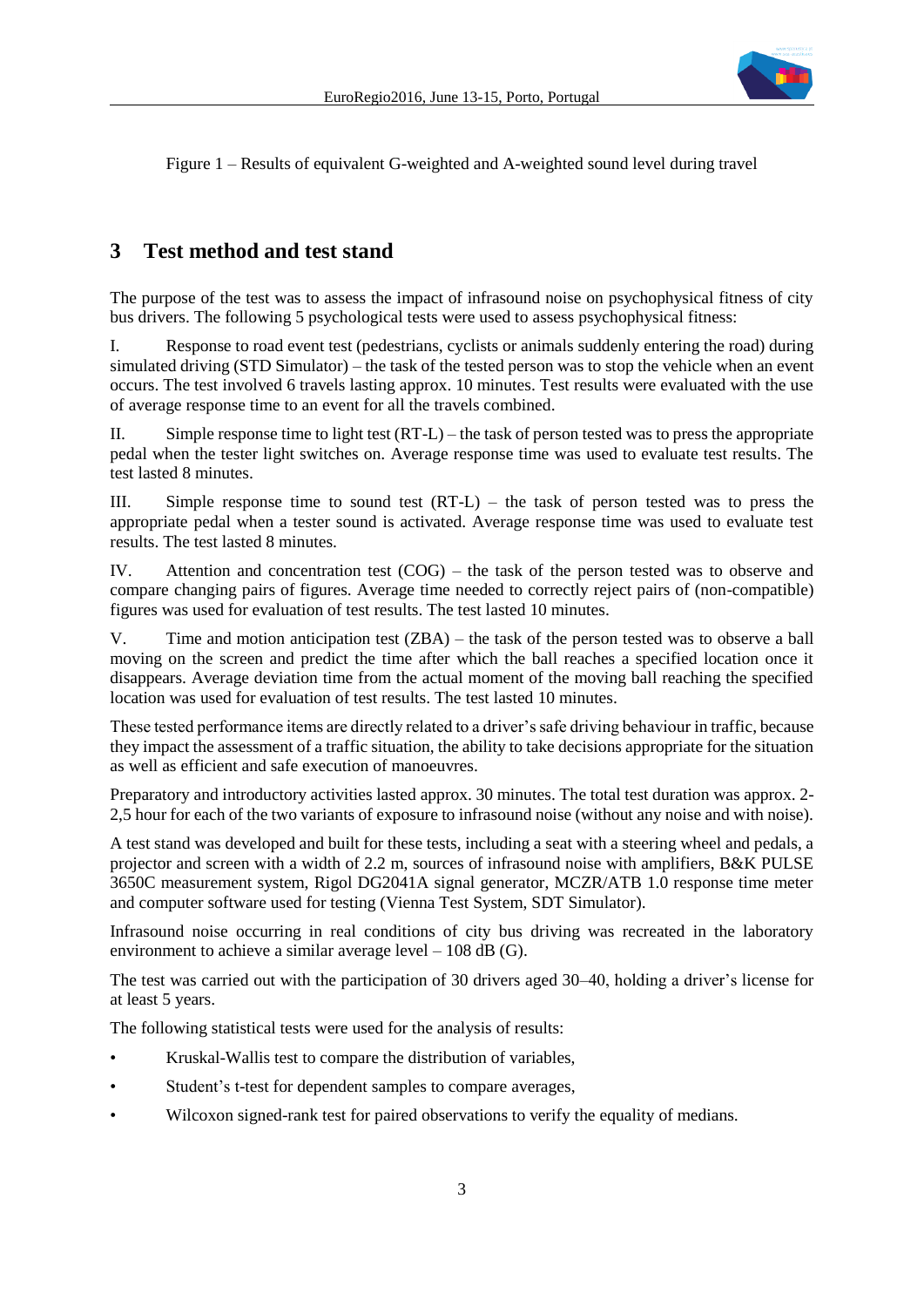

# **4 Test results**

The comparison of the tests of response to a road event tests during simulated driving (STD Simulator) showed a slight shortening (by 0.6% and 0.3%) in average response time in case of exposure to infrasound noise and exposure to vibration when compared with no exposure. Statistical tests did not show a statistically significant variation. In case of simultaneous exposure to infrasound noise and vibration observed shortening of the average response time of 2.3% was observed when compared with no exposure (Fig 2).



Figure 2 – Comparison of test results carried out with the use of the STD Simulator (no statistically significant variation at  $p < .05$ )

In case of exposure to vibration and simultaneous exposure to infrasound noise and vibration slight increase of the mean reaction time (respectively 0.9% and 0.7%) was observed when compared with no exposure (Fig. 3). Mean reaction time during exposure to infrasound noise was reduced by 2% (in relation to no exposure). However statistical tests did not show a statistically significant variation.



Figure 3 – Comparison of test results for simple response to light RT-L (no statistically significant variation at  $p < .05$ )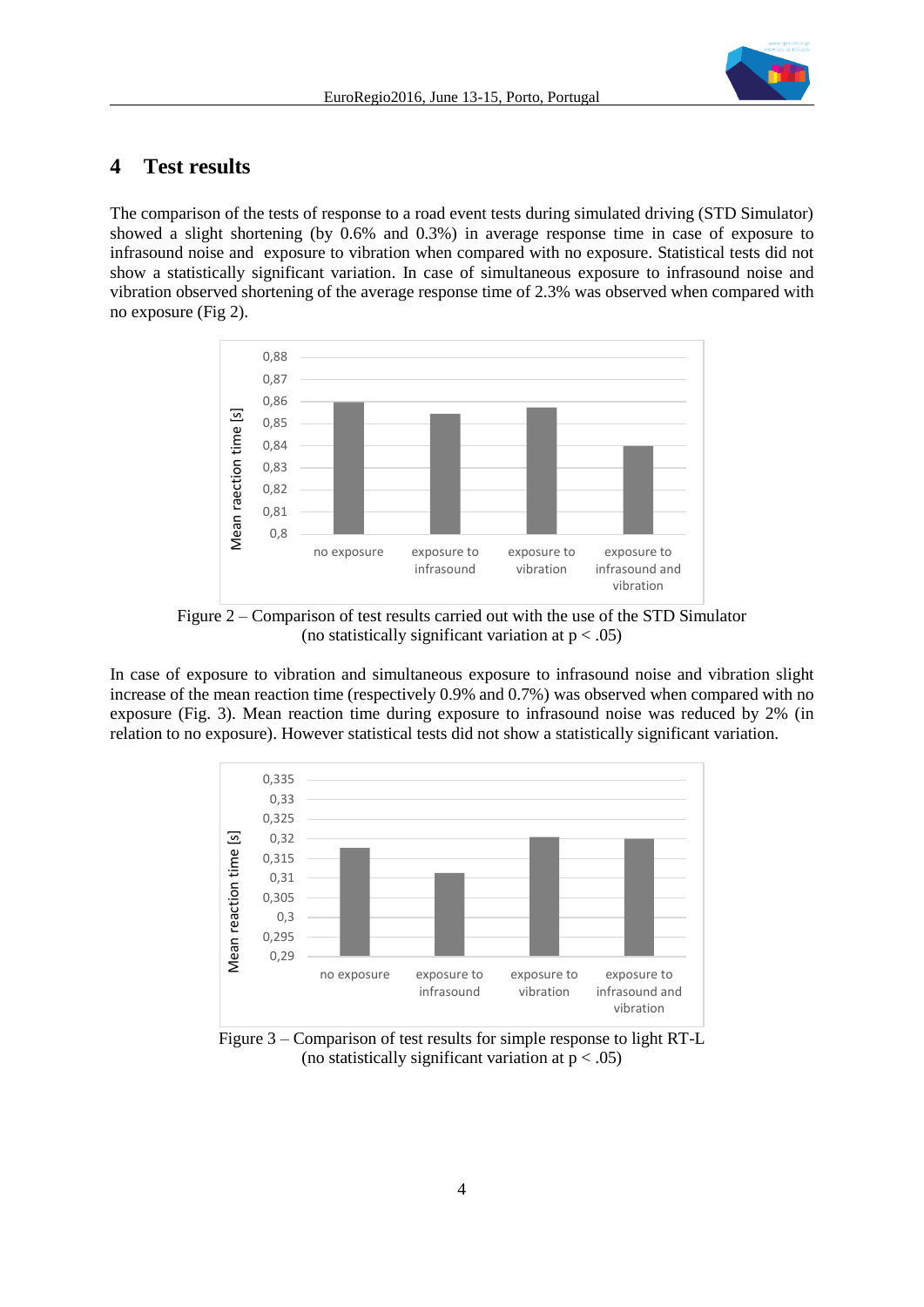

In case of exposure to vibration and the simultaneous exposure to infrasound and vibration lengthening of the mean reaction time (respectively 4.9% and 4.4%) was observed when compared with no exposure (Fig. 4). However statistical tests did not show a statistically significant variation.



Figure 4 – Comparison of test results for simple response to sound RT-S (no statistically significant variation at  $p < .05$ )

The comparison of the attention and concentration tests (Fig. 5) under conditions of no infrasound noise and under conditions of infrasound noise showed some increase in the time during exposure to infrasound noise (8,1%). However statistical tests did not show a statistically significant variation.



Figure 5 – Comparison of attention and concentration test results COG (no statistically significant variation at  $p < .05$ )

The comparison of the time and motion anticipation tests (Fig. 6) under conditions of no infrasound noise and under conditions of infrasound noise showed a slight reduction of average time deviation (14%) during exposure to infrasound noise. This was confirmed by statistical tests, which showed statistically significant variation.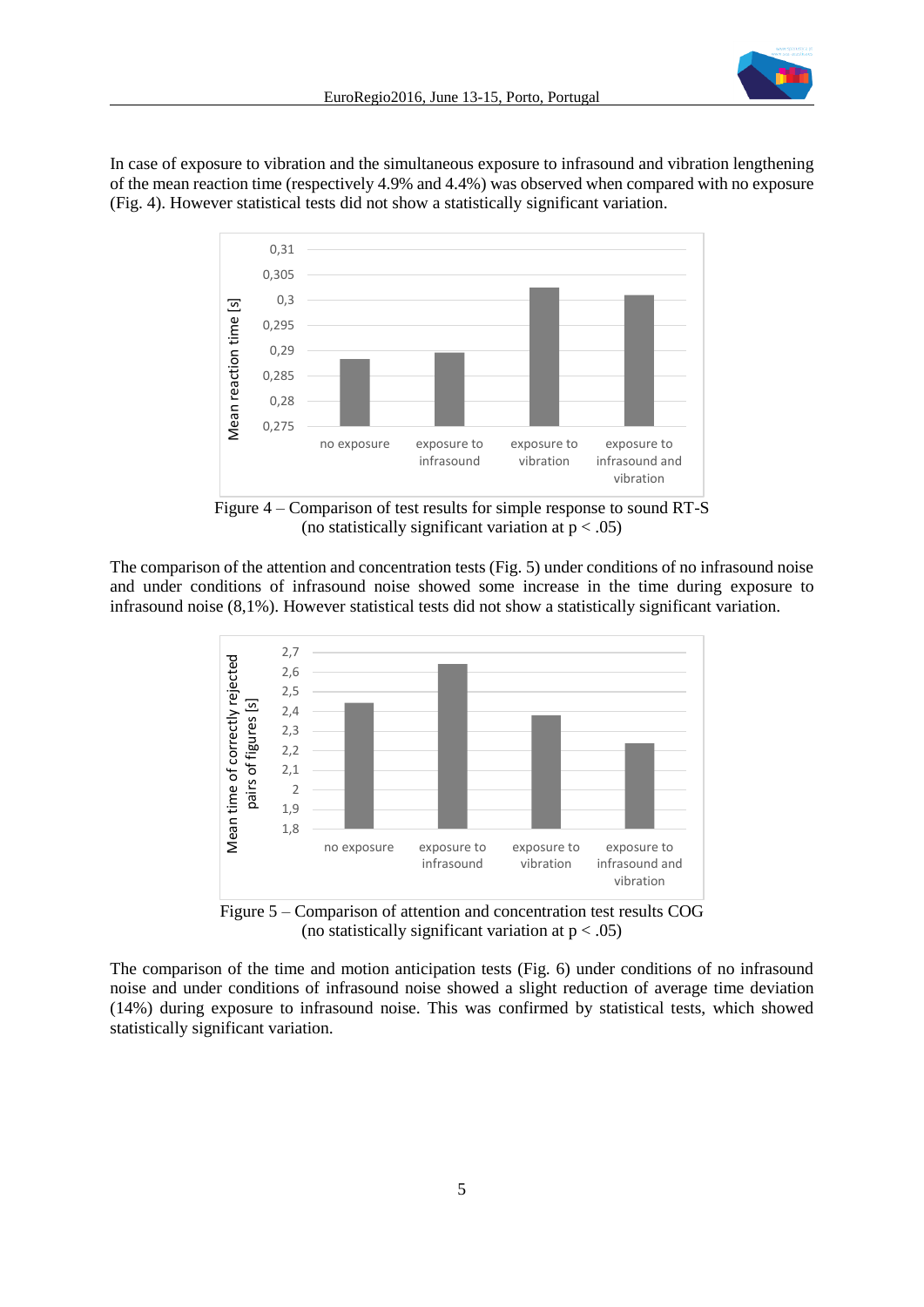



Figure 6 – Comparison of time and motion anticipation test results ZBA (statistically significant variation at  $p < .05$ )

## **5 Conclusions**

The results of infrasound noise measurements have confirmed the reports of high levels of this physical factor at work stations of city bus drivers. The infrasound noise levels during regular service travel with passengers ranged from 103.8 dB (G) to 111.2 dB (G) and were dependent both on the type of vehicle and the road surface on which the vehicle moved. The results of measurements were used to test the impact of infrasound noise on psychomotor performance of city bus drivers. Five psychological tests were selected for this purpose to assess the psychophysical fitness with respect to psychomotor performance and cognitive processes (evaluation of response time, attention and concentration and time and motion anticipation) in relation to certain features considered essential for safe driving and an appropriate test stand was developed to simulate the infrasound noise and vibration occurring in city buses. The results of tests on the effects of infrasound noise an vibration on psychomotor performance of drivers in most cases did not show any statistically significant differences between the occurrence of these factors and its lack for all tests. However, we have noted some changes in the average time needed to correctly reject pairs of figures in the attention and concentration test (increase of 8,1%) and in the average time deviations of the time and motion anticipation test (decrease of 14%) in case of infrasound noise exposure.

Test results do not clearly indicate the negative impact of infrasound noise an vibration on drivers in the context of safe behaviour in traffic, but the trends observed suggest the need to continue research with even longer exposure to these factors.

### **Acknowledgements**

This publication has been based on the results of the third stage of the program "Safety and working conditions improvement", co-funded in the years 2014-2016 within the capacity of the governmental services by the Ministry of Labour and Social Policy. The main coordinator: Central Institute for Labour Protection – National Research Institute.